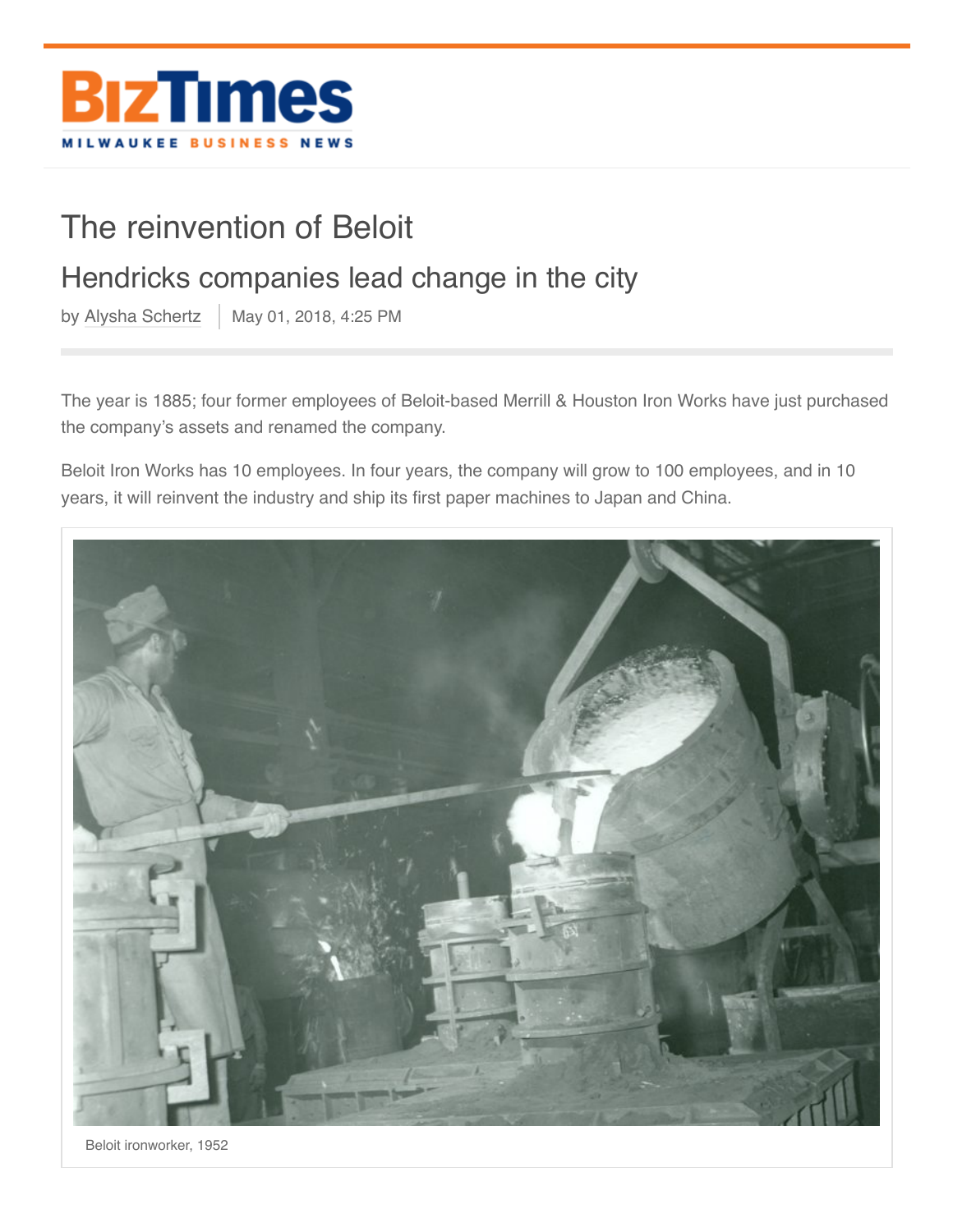For the next 115 years, Beloit Iron Works, later Beloit Corp., would be an integral part of the lifeblood of the city—the hero and innovator of the community.

At its peak, the company employed more than 7,000 people.

Beloit's identity was made on the backs of the hard-working iron workers, and later papermakers, who called the city home.

Yet Beloit Corp. could not be sustained.

In 1999, the company would shut its doors, filing for bankruptcy and dealing a significant blow to the community's iron and manufacturing heritage.

The city's next hero would come in the form of Diane Hendricks and her late husband, Ken. Together, and with help from others in the community, they would begin to reinvent what it means to be Beloit.

Its new identity would not be iron, but tech.

Innovation would still thrive, but it would come in the form of computer technology, innovative startups and a different breed of entrepreneur.

Diane Hendricks founded what would become Beloit-based Hendricks Commercial Properties in 1974. She married Ken in 1975, and together they founded more than 40 companies, including Beloit-based ABC Supply, one of the community's largest employers and the largest roofing and vinyl siding wholesale distributor in the United States.

Diane and Ken purchased the 30-acre industrial campus formerly occupied by Beloit Corp., in 2001. From the beginning, they saw potential to give new life to the property.

Tragically, in 2007, Ken passed away after falling on the job.

Diane would press on and continue to fulfill the vision the two had for not just the property, but also Beloit.

Today, the former Beloit Corp. campus, now known as the Ironworks, has been completely redeveloped as a multi-tenant space.

"We changed the direction of this building in its entirety," said Rob Gerbitz, president and chief executive officer of Hendricks Commercial Properties. "We knew if we didn't think differently, this property would never reach its potential as the epicenter of business in downtown Beloit."

Most of the building was manufacturing space, complete with 50-foot ceilings, Gerbitz said.

Instead of demolishing the building, Hendricks decided to leave the structure and redesign the property to add roads, more access doors and additional parking. They named it Ironworks.



Diane Hendricks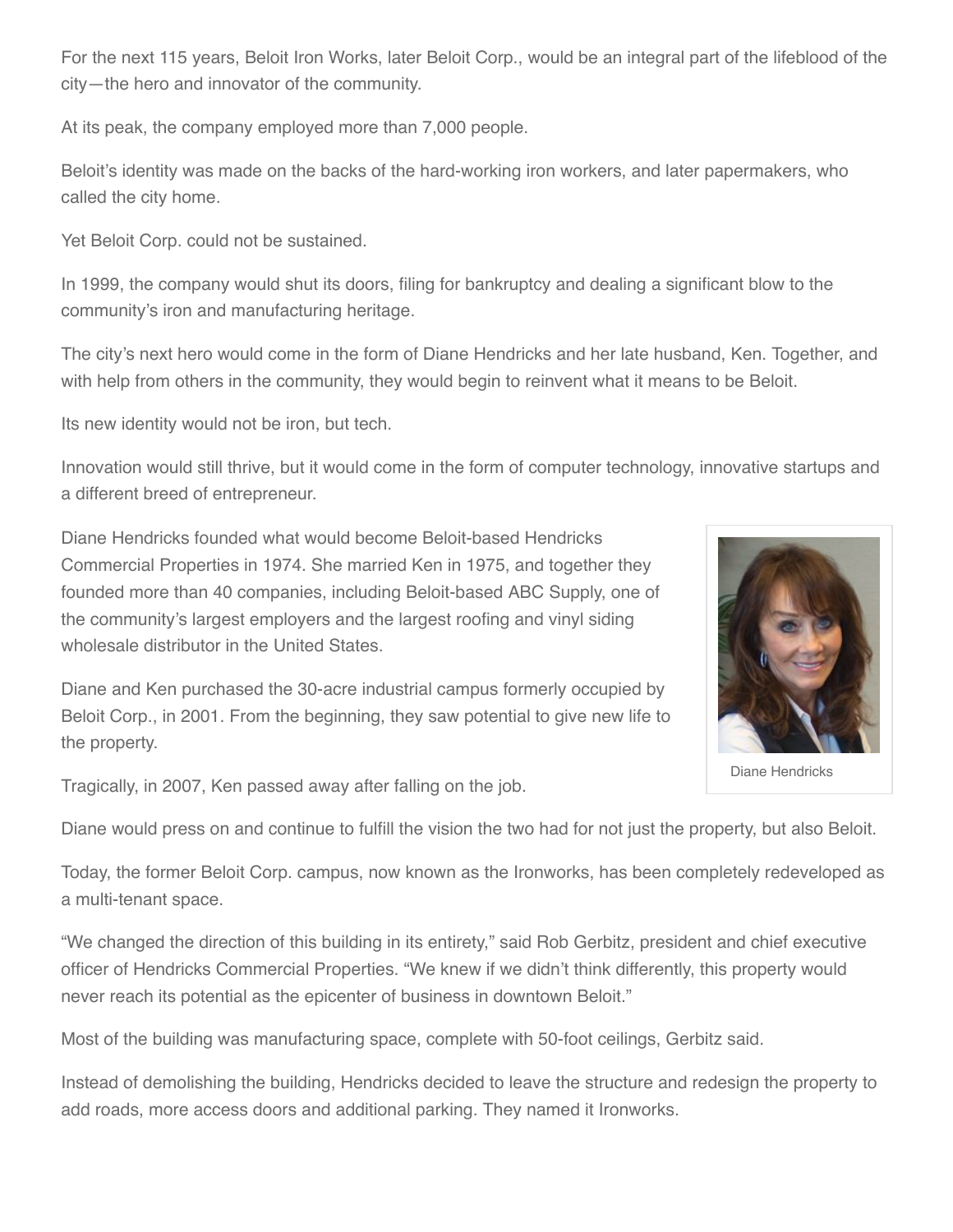The company used the high ceilings to create more floors, loft spaces, and even a large slide for one of the companies located in the building.

It is the headquarters for Hendricks Commercial Properties, but also innovative tech companies Ebates, Comply365, Ironworks Golf Lab, and most recently, Acculynx.

Nearly 50 companies currently occupy or plan to occupy space in the building, along with organizations including the Greater Beloit Chamber of Commerce, Hendricks CareerTek and IronTek co-working.

Hendricks also donated an 80,000-square-foot building worth approximately \$4 million at the south end of the complex to the Stateline Family YMCA, which renovated the space and relocated in 2017.



The IronTek co-working space. Credit: Hendricks Commercial Properties

While the space hasn't quite neared the number of employees its former occupant reached; Ironworks currently has approximately 1,500 people employed in the space, and plans for continued growth, Gerbitz said.

"It's fun to think about what we can do with the space we have available," Gerbitz said. "We're not trying to do the same types of projects over and over again; we like to ask our tenants what they need and then deliver. We have to be creative."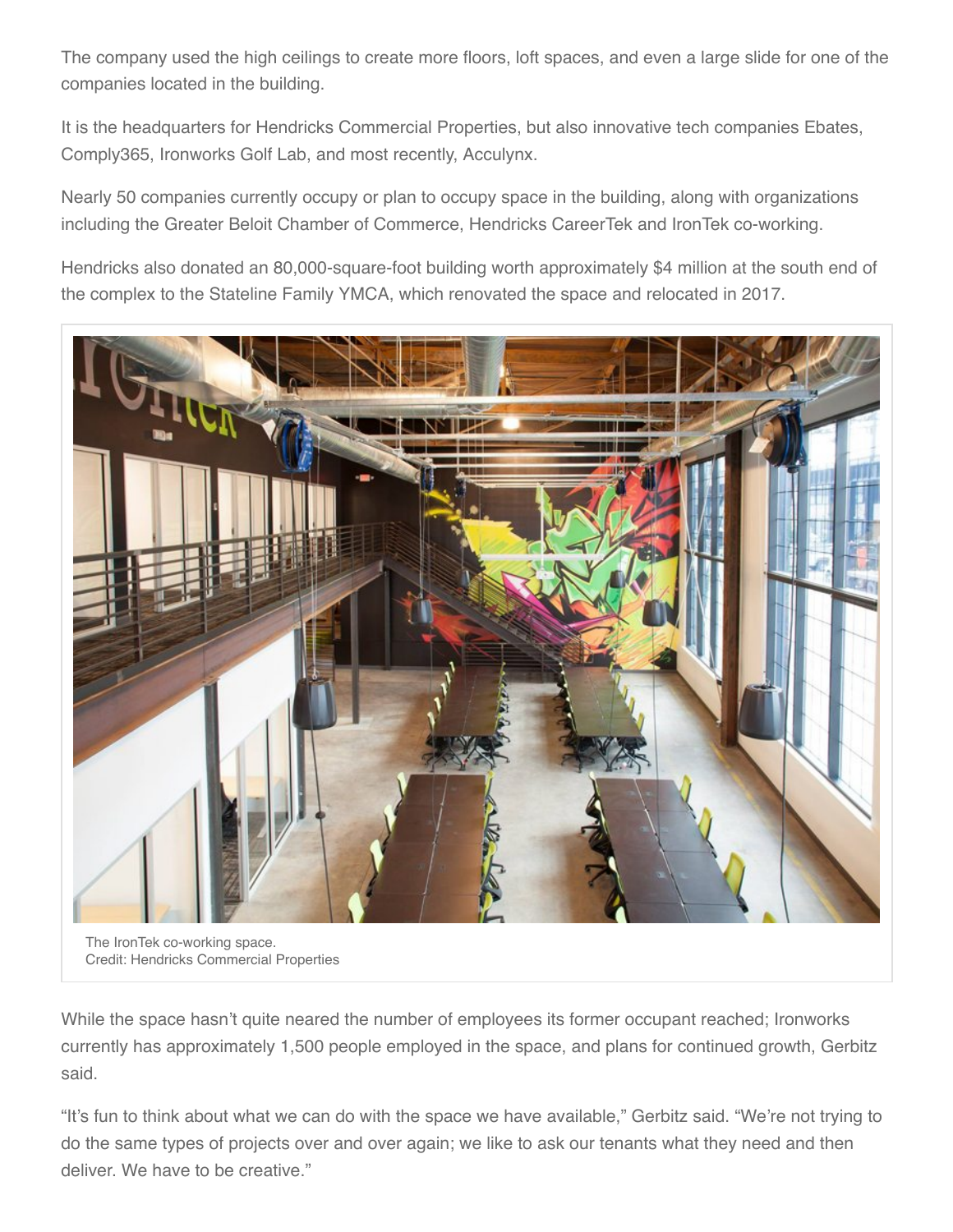## **Building Beloit**

Gerbitz joined Hendricks Commercial Properties in 2008. According to him, he was tasked by Diane Hendricks to "build Beloit."

The Iron Works property, situated on the banks of the Rock River in the heart of downtown, would be just one of several flagship projects of Beloit's revitalization, Gerbitz said.

The Eclipse Center is located on the former property of the Beloit Mall. Hendricks Commercial Properties has rebranded the building as a mixed-use development with retail and office space, and a 50,000-square-foot event center.



Gerbitz

Just across the Rock River from the Iron Works Campus is a new Ironworks Hotel, a luxury boutique hotel that calls attention to the city's heritage, as well. Several other projects, including a historic building located at 419 Pleasant St. that was redeveloped into office space and the Phoenix Building apartments, were also completed downtown a few years ago.

According to Gerbitz, the company will also open Hotel Goodwin at 500 Public Ave. in downtown Beloit this summer. The 34-guest room hotel is named after the 19th century Goodwin House that once served downtown Beloit, he said.

Around the corner are the Merrill & Houston's Steak Joint and Lucy's #7 Burger Bar, also developed and managed by Hendricks subsidiary Geronimo Hospitality Group. The company will add Velvet Buffalo Cafe to its restaurant lineup this summer, as well.

"Business in the community has been absolutely spectacular," Gerbitz said. "We continue to see demand for economic development."

According to Gerbitz, the company is also working on the conversion of the former Kerry Ingredients building at 200 W. Grand Ave, into a 70-unit apartment building, and a pedestrian bridge across the Rock River.



Just across the Rock River from the Ironworks campus is the new Ironworks Hotel. Credit: Hendricks Commercial Properties

"Beloit's transformation has been nothing short of amazing," Gerbitz said. "The community as a whole has really been a partner for Diane, and for Ken, in the growth of their businesses. Through good times and bad, people in this community have worked together to constantly help it grow."

When Beloit Corp. went out of business and Fairbanks Morse, a diesel engine manufacturer, scaled back its operations, the community really suffered, Gerbitz said.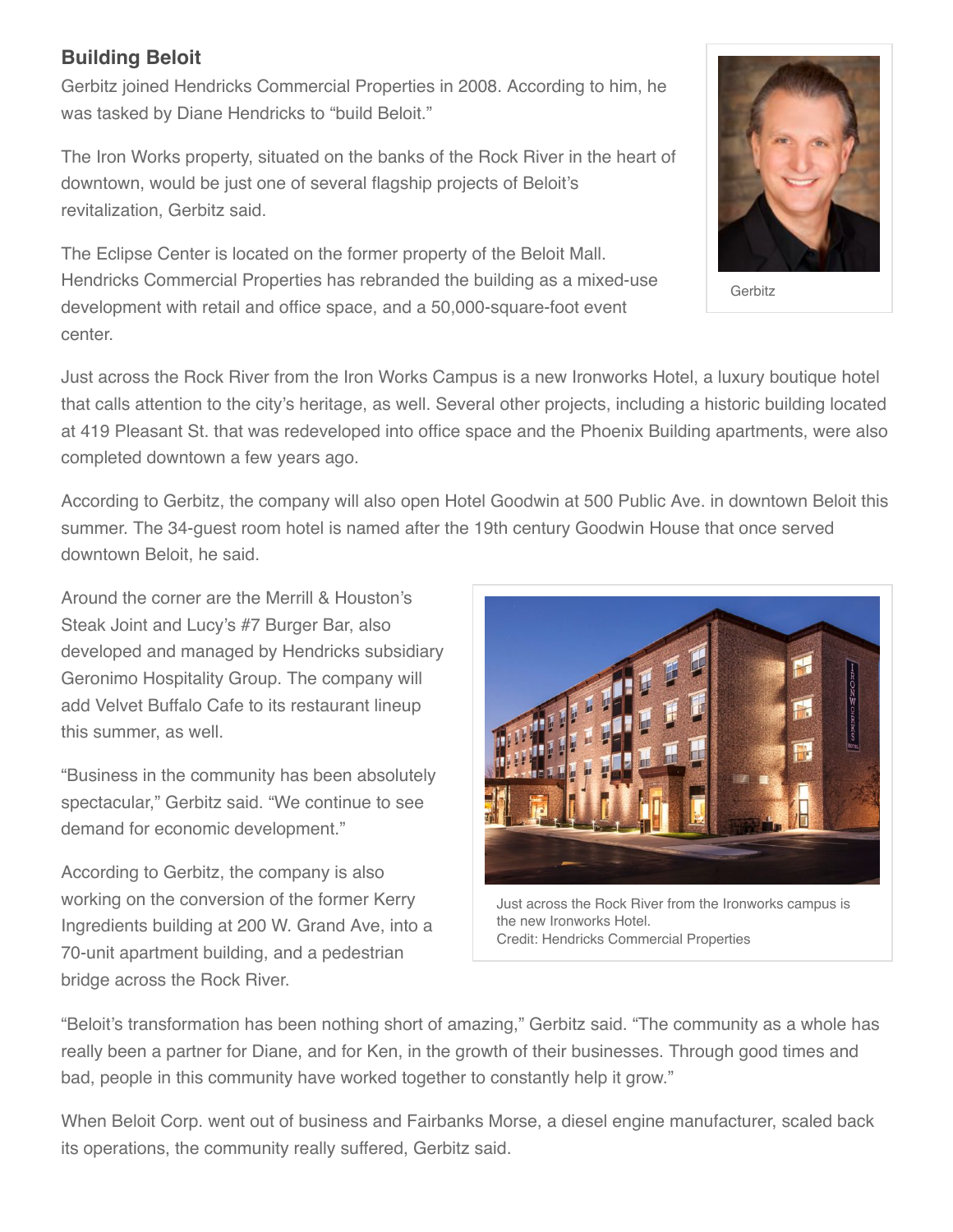"The jobs left, the ancillary businesses who served those manufacturers left; it's a devastating process to go through. What's so impressive though is that this community gathered, realized they were headed in a not-so-great direction, and set the course to do something about it."

Back in 1987, a group of civic and business leaders formed an organization known today as Beloit 2020.

Both Gerbitz and Hendricks sit on the board of the organization, which has been instrumental in the revitalization efforts of the community, Gerbitz said.

"The conversations were happening long before I came to Beloit," he said. "It hasn't been easy and it didn't happen overnight, but that's where it had to start."

The reinvention of Beloit has worked, primarily because stakeholders in the community are committed to talking and working hard, and are passionate about bettering the community, Gerbitz said.



Hendricks recently completed the redevelopment of the Phoenix Building apartments in downtown Beloit. Credit: Hendricks Commercial Properties